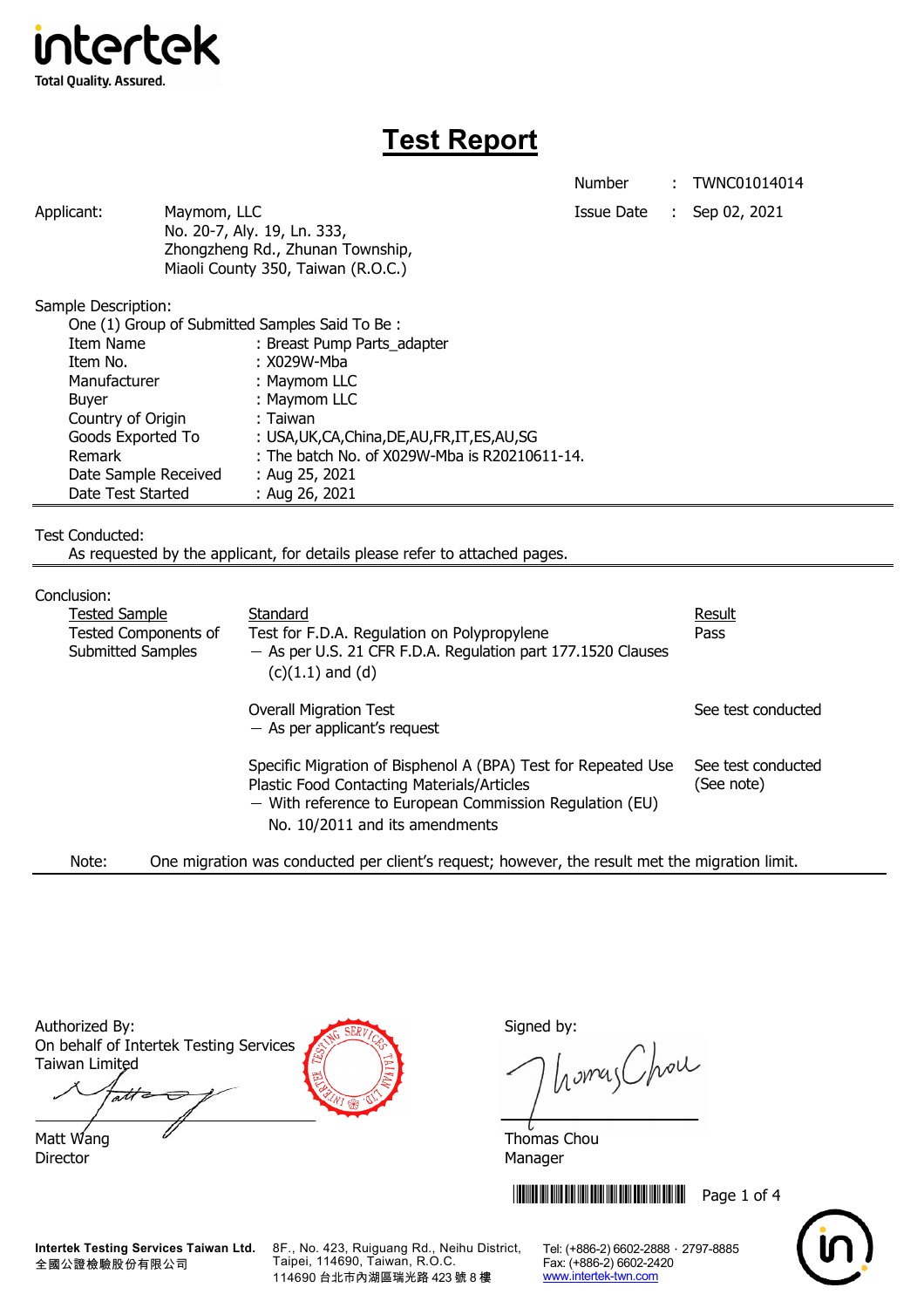

Test Conducted :

## **1. Test for F.D.A. Regulation on Polypropylene**

As per the U.S. 21 CFR Food and Drug Administration part 177.1520 clauses (c)(1.1) and (d) with modification on density and melting point.

| Test Sample: Semitransparent plastic part (excluding metal part) |                                              |                 |                             |  |
|------------------------------------------------------------------|----------------------------------------------|-----------------|-----------------------------|--|
|                                                                  | Test Item                                    | Result          | Limit                       |  |
| (A)                                                              | Density (By Sink-Float Method)               | 0.891           | $0.880 - 0.913$             |  |
|                                                                  | (B) Melting Point                            | 162 $\degree$ C | 160 - 180 $\degree$ C(1.1a) |  |
|                                                                  | (C) Maximum Extractable Fraction in N-Hexane | 3.20 %(W/W)     | 6.4 %(W/W)                  |  |
|                                                                  | (D) Maximum Soluble Fraction in Xylene       | $8.19\%$ (W/W)  | $9.8\%$ (W/W)               |  |

Remarks: % = Percentage based on the residue by weight

#### **2. Overall Migration Test**

With reference to Commission Regulation (EU) No. 10/2011 and its Amendments, the migration test was conducted once.

I. Test Condition: 40 ℃ for 2 hours

II. Test Result: Food Simulant: 50%(w/v) ethanol

| <b>Tested Sample</b>                                   | Result (mg/dm <sup>2</sup> ) |
|--------------------------------------------------------|------------------------------|
| Semitransparent plastic part<br>(excluding metal part) | ND                           |

Remarks: ND = Not detected Detection limit =  $1 \text{ mg/dm}^2$ Solvents & test condition were selected based on applicant's request.

8F., No. 423, Ruiguang Rd., Neihu District, Taipei, 114690, Taiwan, R.O.C. 114690 台北市內湖區瑞光路 423 號 8 樓

Tel: (+886-2) 6602-2888 · 2797-8885 Fax: (+886-2) 6602-2420 www.intertek-twn.com

**THEFT THEFT THEFT THEFT THEFT THEFT THEFT THEFT THEFT THEFT THEFT THEFT THEFT THEFT THEFT THEFT THEFT THEFT TH** 

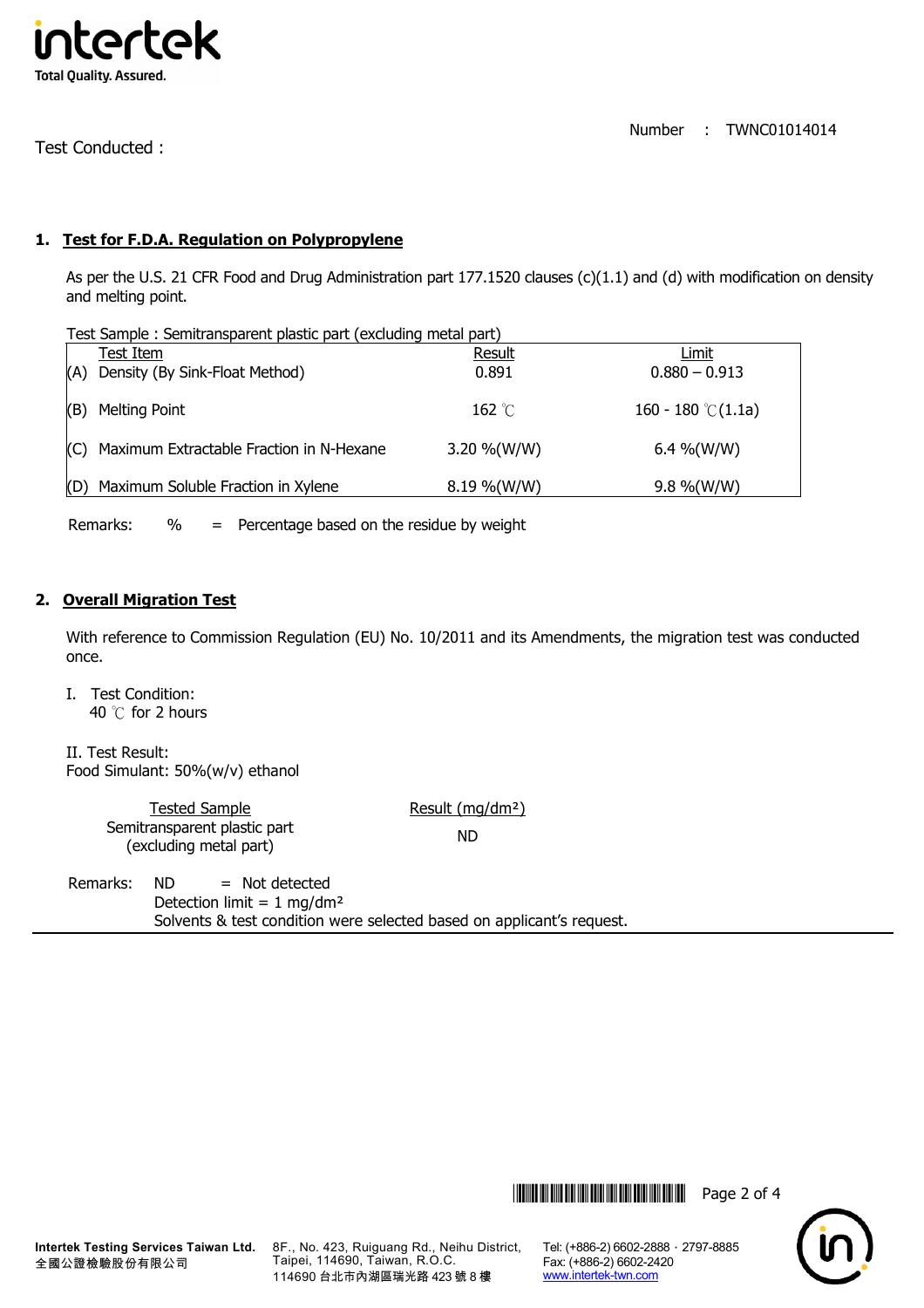

Test Conducted :

Number : TWNC01014014

#### **3. Specific Migration of Bisphenol A (BPA) Test for Repeated Use Plastic Food Contacting Materials/Articles**

With reference to European Commission regulation (EU) No. 10/2011 and its amendments, the migration test shall be carried out three times on a signal tested sample for repeated use materials and articles.

I. Test Condition: 40℃ for 2 hours

II. Test Result Food Simulant: 50%(w/v) ethanol

|                                                               | <b>Tested Sample</b>                                                                                                                                        |     | Result (mg/kg food)<br>$2nd$ Test<br>3rd Test<br>$1st$ Test |  | Limit (mg/kg food)                                                                                                                                                                                                                                                                                                                                                                                                                                                                                                                                                                                                                                                                                                               |  |
|---------------------------------------------------------------|-------------------------------------------------------------------------------------------------------------------------------------------------------------|-----|-------------------------------------------------------------|--|----------------------------------------------------------------------------------------------------------------------------------------------------------------------------------------------------------------------------------------------------------------------------------------------------------------------------------------------------------------------------------------------------------------------------------------------------------------------------------------------------------------------------------------------------------------------------------------------------------------------------------------------------------------------------------------------------------------------------------|--|
| Semitransparent plastic part<br>(excluding metal part) $(\#)$ |                                                                                                                                                             | ND. |                                                             |  | 0.05                                                                                                                                                                                                                                                                                                                                                                                                                                                                                                                                                                                                                                                                                                                             |  |
| Remarks:                                                      | ND.<br>$=$ Not detected<br>Detection limit = $0.05$ mg/kg food<br>#<br>Solvents & test condition were selected based on applicant's request.<br>third test. |     |                                                             |  | = The result was expressed in mg/kg applying a surface to volume ratio of 6 dm <sup>2</sup> per kg,<br>which was quoted for samples that are containers or are comparable to containers or<br>which can be filled, with a capacity of less than 500 milliliters or more than 10 liters.<br>According to point 2.1.6 in Annex V to (EU) No. 10/2011 amended by (EU) No. 2020/1245, the specific<br>migration in the second test shall not exceed the level observed in the first test, and the specific<br>migration in the third test shall not exceed the level observed in the second test. Compliance with the<br>specific migration limit shall be verified on the basis of the level of the specific migration found in the |  |

**THEFT READERS** THE THILLET READER IN THE READER OF 4



**Intertek Testing Services Taiwan Ltd.** 全國公證檢驗股份有限公司

8F., No. 423, Ruiguang Rd., Neihu District, Taipei, 114690, Taiwan, R.O.C. 114690 台北市內湖區瑞光路 423 號 8 樓

Tel: (+886-2) 6602-2888 · 2797-8885 Fax: (+886-2) 6602-2420 www.intertek-twn.com